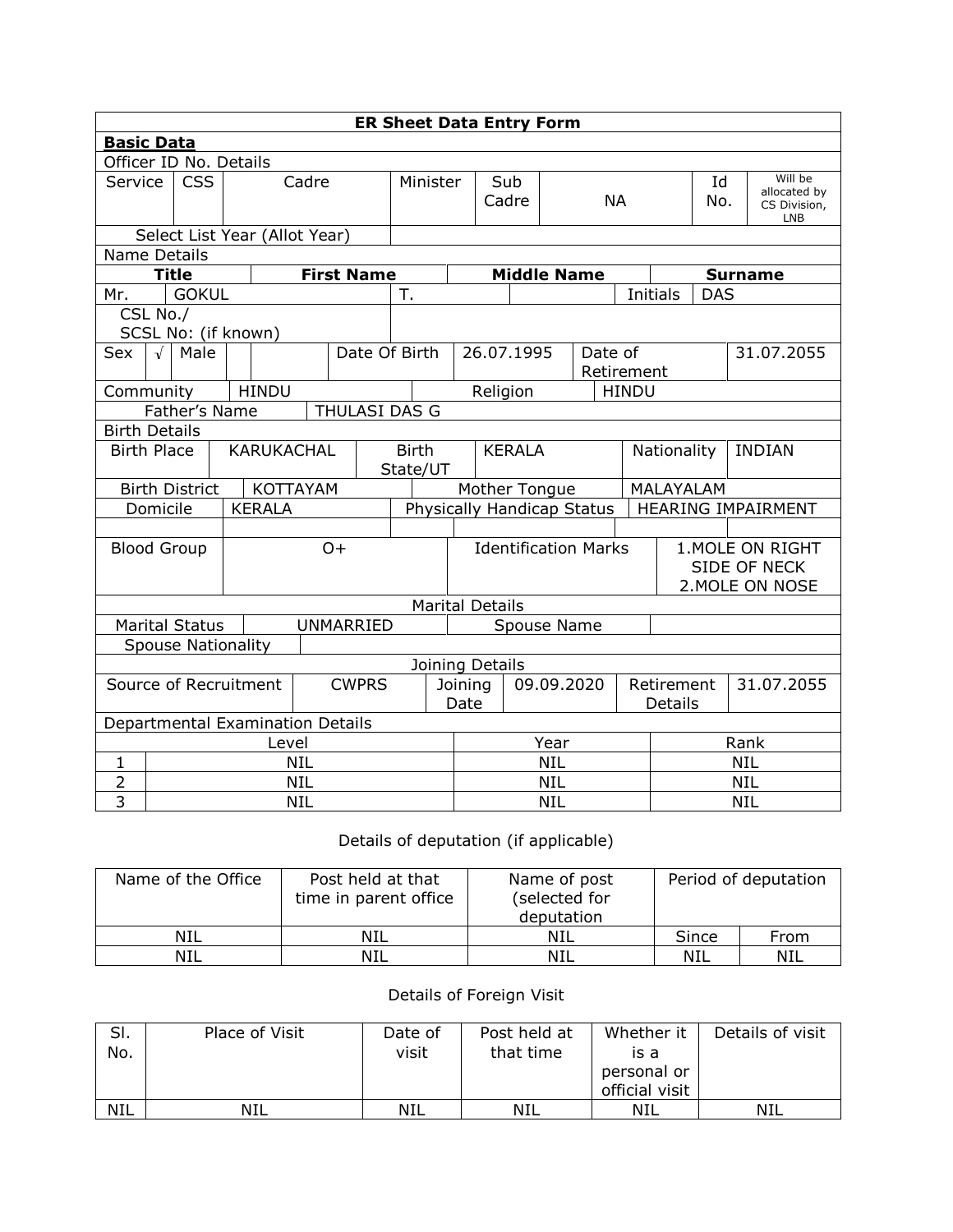|                                                                                                                            |                                                                                               |  |                          |                       |                        |       |            |                         | Transfer/Posting Detail (if applicable) |                   |            |                  |  |
|----------------------------------------------------------------------------------------------------------------------------|-----------------------------------------------------------------------------------------------|--|--------------------------|-----------------------|------------------------|-------|------------|-------------------------|-----------------------------------------|-------------------|------------|------------------|--|
| Place                                                                                                                      |                                                                                               |  |                          |                       | Period of posting      |       |            |                         |                                         |                   |            |                  |  |
|                                                                                                                            |                                                                                               |  |                          |                       | Since                  |       |            |                         |                                         | From              |            |                  |  |
| <b>NIL</b>                                                                                                                 |                                                                                               |  |                          |                       |                        |       | <b>NIL</b> |                         |                                         |                   | <b>NIL</b> |                  |  |
| Remarks (if                                                                                                                |                                                                                               |  |                          |                       |                        |       |            |                         |                                         |                   |            |                  |  |
| any)                                                                                                                       |                                                                                               |  |                          |                       |                        |       |            |                         |                                         |                   |            |                  |  |
| Language known                                                                                                             |                                                                                               |  |                          |                       |                        |       |            |                         |                                         |                   |            |                  |  |
|                                                                                                                            |                                                                                               |  |                          |                       |                        |       |            |                         | <b>Read</b>                             | <b>Write</b>      |            | <b>Speak</b>     |  |
| Indian Language                                                                                                            | $\mathbf{1}$                                                                                  |  |                          | <b>HINDI</b>          |                        |       | <b>YES</b> |                         | <b>YES</b>                              |                   | <b>YES</b> |                  |  |
| Known                                                                                                                      |                                                                                               |  |                          |                       |                        |       |            |                         |                                         |                   |            |                  |  |
|                                                                                                                            | $\overline{2}$                                                                                |  |                          | <b>ENGLISH</b>        |                        |       |            |                         | <b>YES</b>                              | <b>YES</b>        |            | <b>YES</b>       |  |
|                                                                                                                            | 3                                                                                             |  |                          | MALAYALAM             |                        |       |            |                         | <b>YES</b>                              | <b>YES</b>        |            | <b>YES</b>       |  |
|                                                                                                                            |                                                                                               |  |                          |                       |                        |       |            |                         |                                         |                   |            |                  |  |
|                                                                                                                            |                                                                                               |  |                          |                       |                        |       |            |                         |                                         |                   |            |                  |  |
| Foreign Languages                                                                                                          |                                                                                               |  |                          | <b>NIL</b>            |                        |       |            |                         | <b>NIL</b>                              | <b>NIL</b>        |            | <b>NIL</b>       |  |
| 1                                                                                                                          |                                                                                               |  |                          |                       |                        |       |            |                         |                                         |                   |            |                  |  |
| $\overline{2}$                                                                                                             |                                                                                               |  |                          | <b>NIL</b>            |                        |       |            |                         | <b>NIL</b>                              | <b>NIL</b>        |            | <b>NIL</b>       |  |
| $\overline{3}$                                                                                                             |                                                                                               |  |                          | <b>NIL</b>            |                        |       |            |                         | <b>NIL</b>                              | <b>NIL</b>        |            | <b>NIL</b>       |  |
|                                                                                                                            |                                                                                               |  |                          |                       |                        |       |            |                         |                                         |                   |            |                  |  |
|                                                                                                                            |                                                                                               |  |                          |                       |                        |       |            |                         |                                         |                   |            |                  |  |
| Qualification (Use extra photocopy sheets for multi qualifications, experience, training, awards details)<br>Qualification |                                                                                               |  |                          |                       | Discipline             |       |            |                         |                                         | Specialization 1  |            |                  |  |
| 1. B.Tech                                                                                                                  |                                                                                               |  |                          | <b>CIVIL</b>          |                        |       |            |                         |                                         | Civil Engineering |            |                  |  |
|                                                                                                                            |                                                                                               |  |                          |                       |                        |       |            |                         |                                         |                   |            |                  |  |
| Year                                                                                                                       |                                                                                               |  |                          | Division              |                        |       |            | <b>CGPA</b>             |                                         |                   |            | Specialization 2 |  |
| 2017                                                                                                                       |                                                                                               |  |                          | <b>First Division</b> |                        |       |            |                         | 7.28                                    |                   |            |                  |  |
| Institution                                                                                                                |                                                                                               |  |                          | University            |                        |       |            |                         | Place                                   |                   |            | Country          |  |
| <b>COLLEGE OF</b>                                                                                                          |                                                                                               |  | <b>COCHIN UNIVERSITY</b> |                       |                        |       |            | KOTTAYAM,               |                                         |                   |            | <b>INDIA</b>     |  |
| ENGINEERING                                                                                                                |                                                                                               |  |                          | OF SCIENCE AND        |                        |       |            | <b>KERALA</b>           |                                         |                   |            |                  |  |
| KIDANGOOR, KOTTAYAM                                                                                                        |                                                                                               |  |                          | <b>TECHNOLOGY</b>     |                        |       |            |                         |                                         |                   |            |                  |  |
| <b>KERALA</b>                                                                                                              |                                                                                               |  |                          |                       |                        |       |            |                         |                                         |                   |            |                  |  |
| <b>Experience</b>                                                                                                          |                                                                                               |  |                          |                       |                        |       |            |                         |                                         | GROUP `B'         |            |                  |  |
|                                                                                                                            | Type of Posting                                                                               |  |                          |                       |                        |       |            |                         |                                         |                   |            |                  |  |
| Designation                                                                                                                |                                                                                               |  |                          |                       | Draftsman Grade-I      |       |            |                         |                                         |                   |            |                  |  |
|                                                                                                                            |                                                                                               |  |                          |                       |                        |       |            |                         |                                         |                   |            |                  |  |
|                                                                                                                            | Ministry                                                                                      |  |                          |                       | MINISTRY OF JAL SHAKTI |       |            |                         |                                         |                   |            |                  |  |
|                                                                                                                            |                                                                                               |  |                          |                       |                        |       |            |                         |                                         |                   |            |                  |  |
|                                                                                                                            | Office                                                                                        |  |                          |                       | <b>CWPRS, PUNE</b>     |       |            |                         |                                         |                   |            |                  |  |
|                                                                                                                            |                                                                                               |  |                          |                       |                        |       |            |                         |                                         |                   |            |                  |  |
| <b>Experience Subject</b>                                                                                                  |                                                                                               |  |                          |                       | Period of Posting      |       |            |                         |                                         |                   |            |                  |  |
| Major                                                                                                                      |                                                                                               |  |                          |                       |                        | Minor |            |                         | From                                    |                   | To         |                  |  |
|                                                                                                                            |                                                                                               |  |                          |                       |                        |       |            |                         |                                         |                   |            |                  |  |
|                                                                                                                            | Note:-Refer the Annexure to fill above Major, Minor Subjects and below given training subject |  |                          |                       |                        |       |            |                         |                                         |                   |            |                  |  |
| Training                                                                                                                   |                                                                                               |  |                          |                       |                        |       |            |                         |                                         |                   |            |                  |  |
| <b>Training Year</b><br><b>Training Name</b>                                                                               |                                                                                               |  |                          |                       |                        |       |            | <b>Training Subject</b> |                                         |                   |            |                  |  |
|                                                                                                                            |                                                                                               |  |                          |                       |                        |       |            |                         |                                         |                   |            |                  |  |
|                                                                                                                            |                                                                                               |  |                          |                       | Field Visit Country    |       |            |                         | Field Visit Place (within India)        |                   |            |                  |  |
|                                                                                                                            |                                                                                               |  |                          |                       |                        |       |            |                         |                                         |                   |            |                  |  |